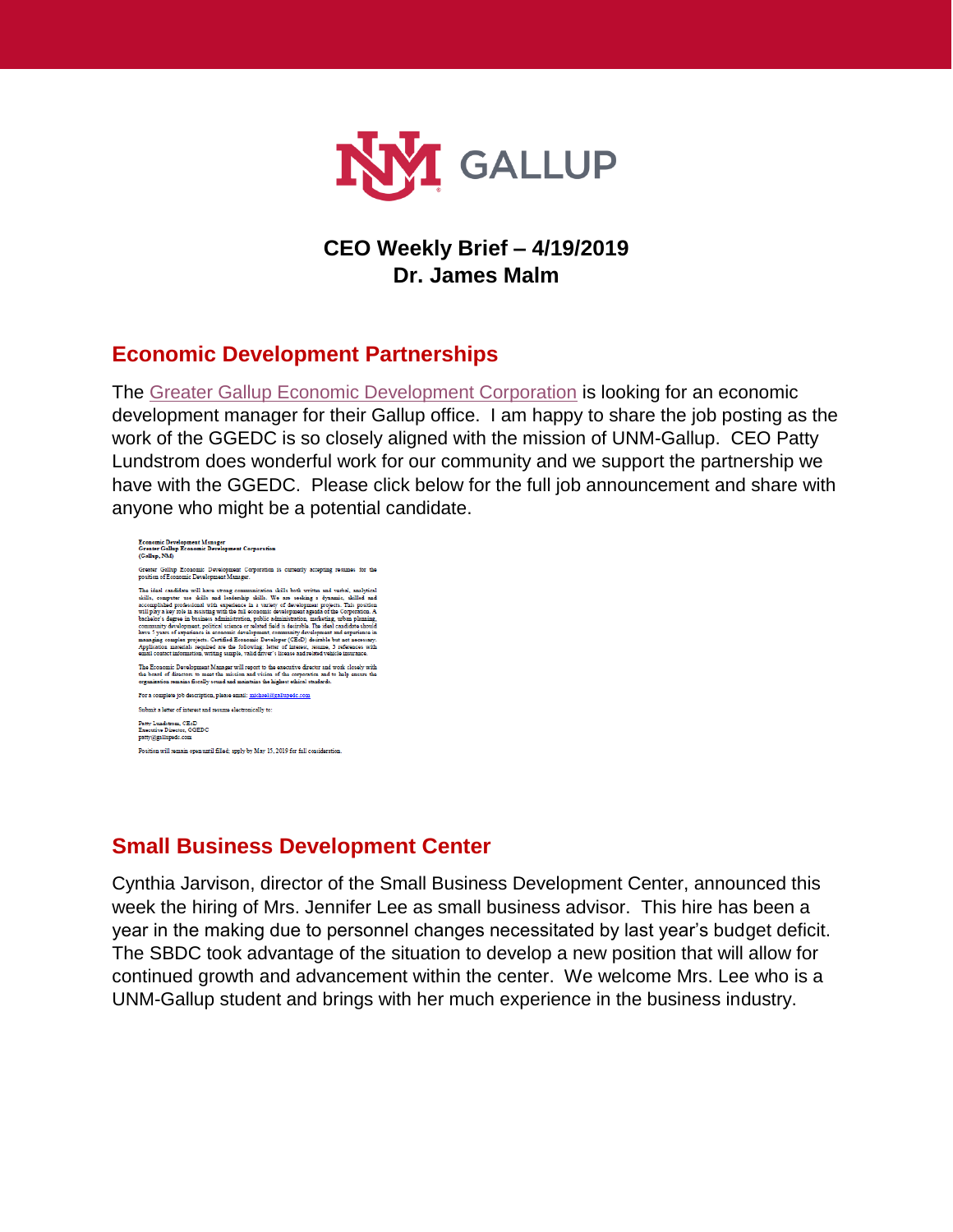

Jennifer Lee, small business advisor

# **Center for Career and Technical Education**

Dean of Instruction Dan Primozic had the opportunity this week to meet with Ann Jarvis who is the principal of the Center for Career and Technical Education. Due to increasing demand from area high schools served by the CCTE, there is great potential to expand course offerings across a number of disciplines.

[The CCTE](https://gallup.unm.edu/ccte/) is a collaborative effort between UNM-Gallup and a number of public and private high schools in the region. Students are able to dually enroll in high school and college classes within a number of career and technical education programs of study that are not offered at their home high schools. Credits earned at the college level can be applied to UNM-Gallup certificates and associate degrees. I applaud the work of Ms. Jarvis in continuing to grow this program and provide access to students who might not otherwise has such opportunities.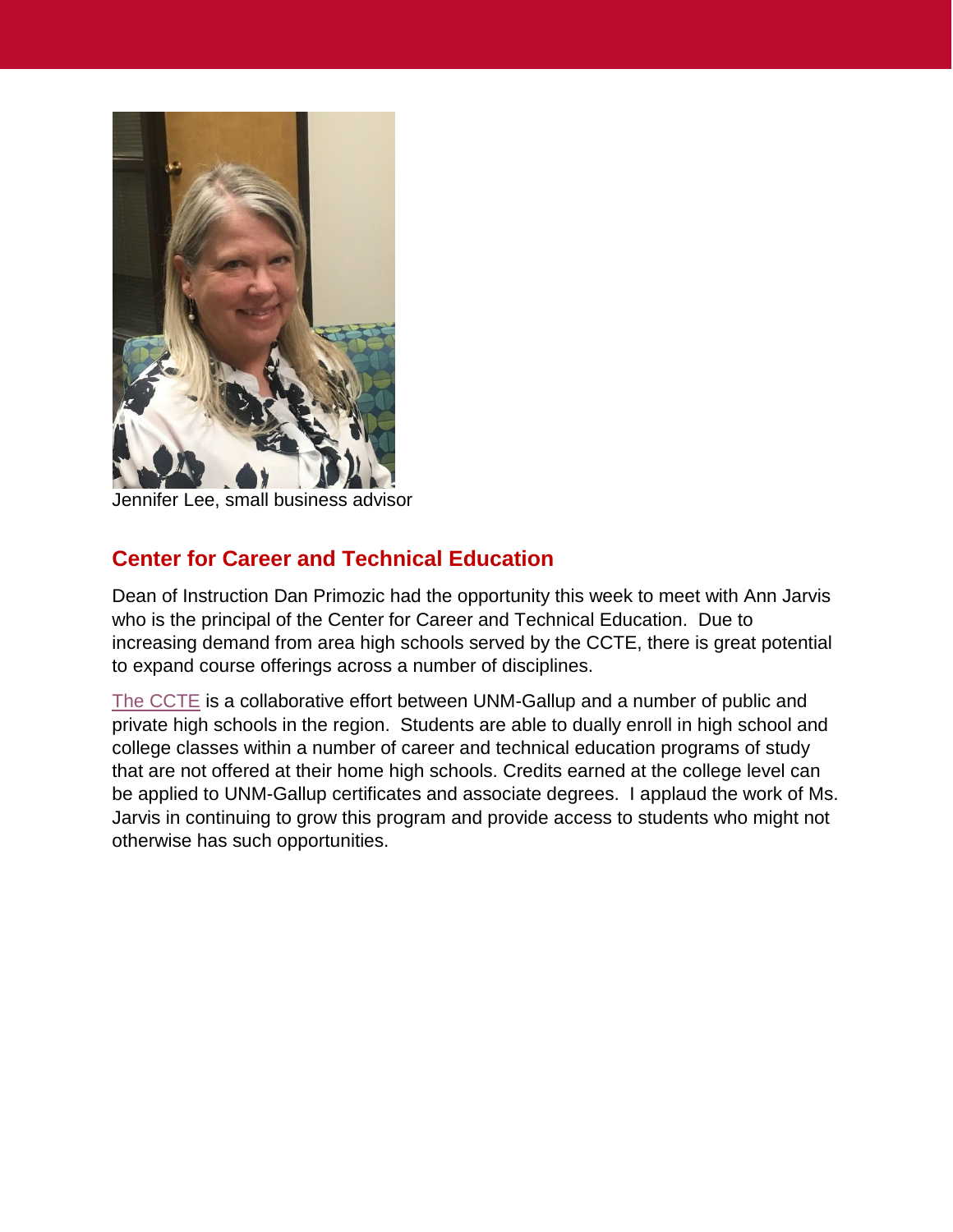

Ann Jarvis, principal of the Center for Career and Technical Education

## **Staff Senate Meeting**

I appreciated the chance to present to our newly reorganized Staff Senate this week. It was especially satisfying to be able to deliver the message that we will be funding an across the board 4% compensation increase for all UNM-Gallup employees. We truly appreciate the work of all of our employees and this is one way we can express that gratitude in a truly meaningful way.

I was also able to share sentiments with the staff members as to how important it is to our shared governance mission that we honor all the formal bodies representing each of our constituencies. Much appreciation goes to those members of the faculty assembly, staff senate, student senate and local advisory board who act in advisory capacities to guide decision-making throughout the campus.

### **Spring Graduation**

Our spring 2019 commencement exercises are scheduled for Friday, May 10 at 6:00 p.m. the Angelo DiPaolo Memorial Stadium. I extend an invitation to one and all to help us recognize and celebrate the successes of our students. Walking across the stage while being cheered on by family and friends in the pinnacle of our students' time with us. Our keynote speaker will be Dr. William Shunkamolah who is the chief clinical psychologist and director of behavioral health at Gallup Indian Medical Center. Dr. Shunkamolah is an alum of both UNM-Gallup and UNM and we are honored he has agreed to address our graduating class. Many compliments to Director of Student